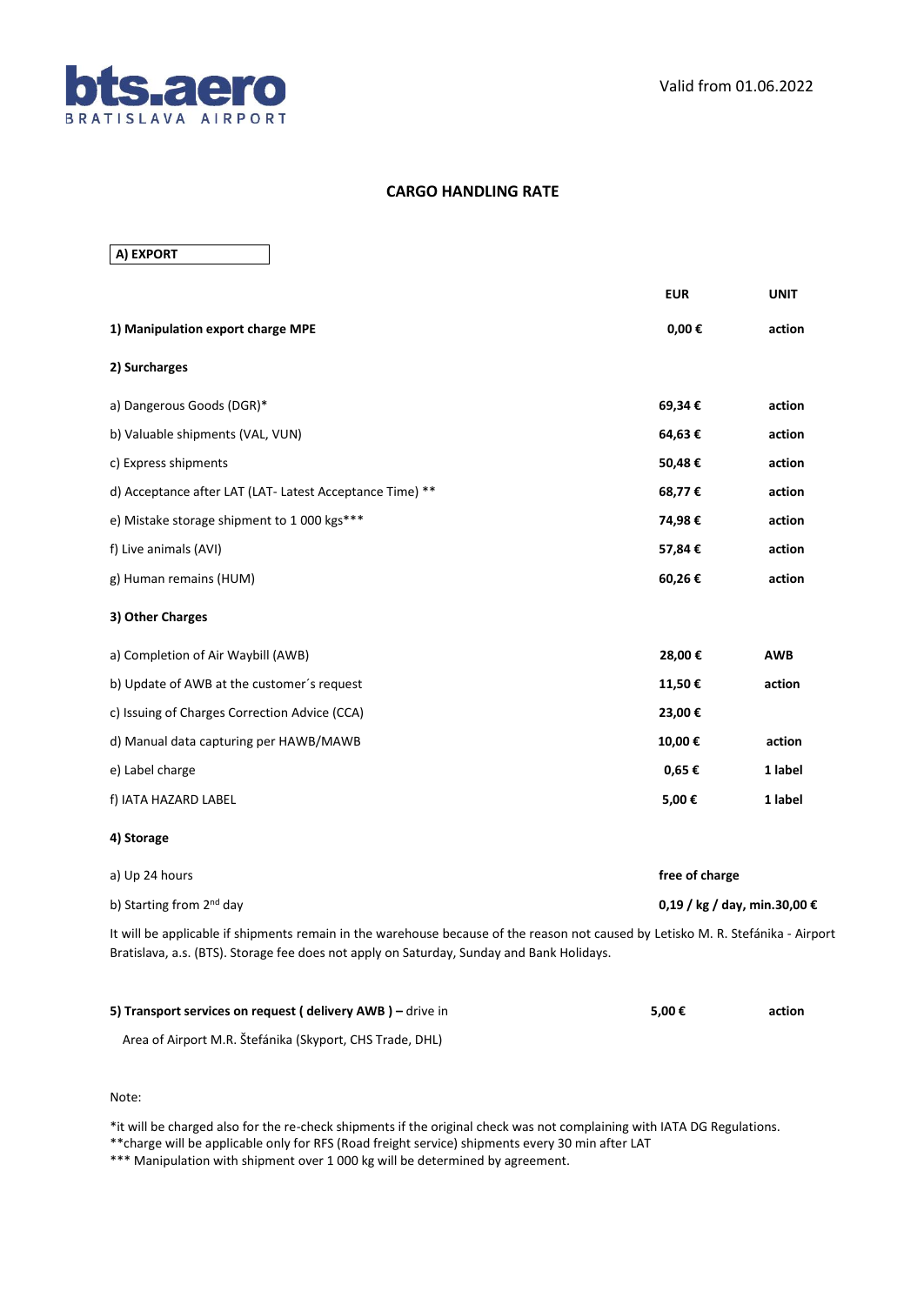

## **B) IMPORT**

| 1) Basic Manipulation import charge MPI                                                                                                                                                                                           |                                                          | <b>EUR</b>      | <b>UNIT</b>                     |
|-----------------------------------------------------------------------------------------------------------------------------------------------------------------------------------------------------------------------------------|----------------------------------------------------------|-----------------|---------------------------------|
| Weight of shipment:                                                                                                                                                                                                               |                                                          |                 |                                 |
| Up-to $3 kg$                                                                                                                                                                                                                      |                                                          | 20,50€          | action                          |
| 4 kg<br>over                                                                                                                                                                                                                      | 10 <sub>kg</sub><br>to                                   | 33,55€          | action                          |
| 11 kg<br>over                                                                                                                                                                                                                     | to 100 kg                                                | 44,50€          | action                          |
| over 101 kg                                                                                                                                                                                                                       | to 500 kg                                                | 48,20€          | action                          |
| over 501 kg                                                                                                                                                                                                                       | to 1000 kg                                               | 52,45€          | action                          |
| over 1001 kg                                                                                                                                                                                                                      | to 2000 kg                                               | 57,40€          | action                          |
| over 2001 kg                                                                                                                                                                                                                      |                                                          |                 | 57,40 + 0,07 €/kg action        |
| 2) Surcharges                                                                                                                                                                                                                     |                                                          |                 |                                 |
| a) Express shipments*                                                                                                                                                                                                             |                                                          | surcharge 100 % | from charge MPI                 |
| b) Valuable shipments (VAL, VUN)                                                                                                                                                                                                  |                                                          | 64,17€          | action                          |
| c) Human remains (HUM)                                                                                                                                                                                                            |                                                          | surcharge 100 % | from charge MPI                 |
| d) Live animals (AVI)                                                                                                                                                                                                             |                                                          | surcharge 100 % | from charge MPI                 |
| 3) Shipment "Charges Collect" (CC)                                                                                                                                                                                                |                                                          |                 | 5 % of fare. min. 13,- €        |
| 4) Advice of shipment note                                                                                                                                                                                                        |                                                          |                 |                                 |
| a) Registered letter, fax-note, mail**                                                                                                                                                                                            |                                                          | 3,00€           | action                          |
| b) Each other advice                                                                                                                                                                                                              |                                                          | 0,65€           | action                          |
| 5) Storage                                                                                                                                                                                                                        |                                                          |                 |                                 |
| a) Up-to 3rd day                                                                                                                                                                                                                  |                                                          | free of charge  | action                          |
| b) Starting from 4 <sup>th</sup> day                                                                                                                                                                                              |                                                          |                 | 0,40 € / kg / day, min. 45,00 € |
| Storage is calculated for every maintained day retroactively from 4 <sup>th</sup> day. The countable weight is applicable when calculating a<br>storage charge. Storage fee does not apply on Saturday, Sunday and Bank Holidays. |                                                          |                 |                                 |
|                                                                                                                                                                                                                                   | 6) Documentation requested by customer (scan, fax, mail) | 1,90€           | 1 list/mail                     |

**7) Photos 5,20 € 1 picture**

Note:

\*It will not be applicable on the HUM, lifesaving drugs and human organs.

\*\*The day of sending the notice is considered to be the day of its sending in one of the above ways.